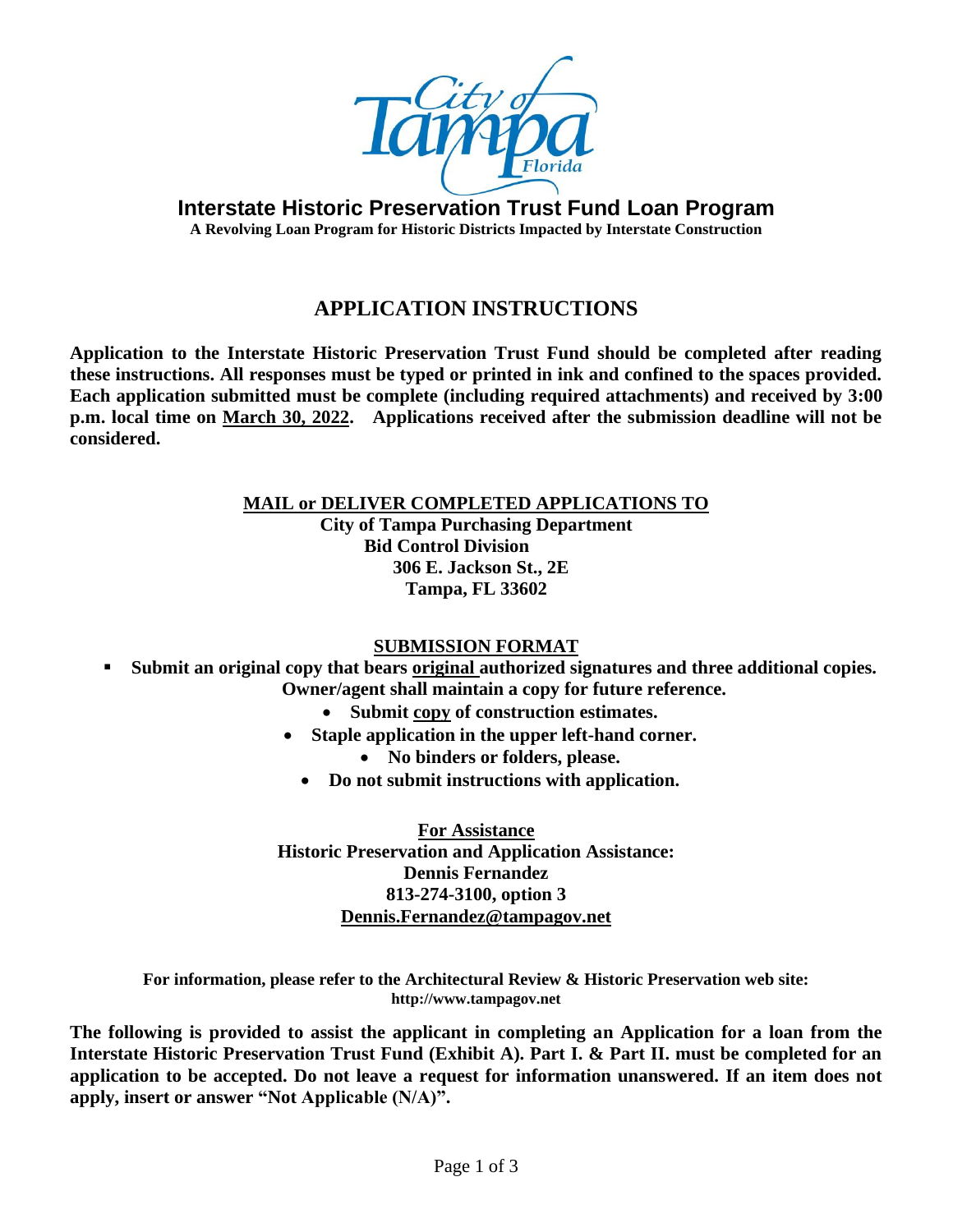

## **Interstate Historic Preservation Trust Fund Loan Program**

**A Revolving Loan Program for Historic Districts Impacted by Interstate Construction**

### **PART I**

- 1. Answer each item as requested.
- 2. Consult real estate records and current tax bill as needed.
	- Designation of an authorized agent requires completion of **EXHIBIT D**

### **PART II**

- 1. Contact the Historic Preservation Office to verify if the subject property is in an eligible **National Register Historic District**.
- 2. Indicate a **Project Type** from the following project scopes: (Note: A minimum of 50% of the funds are required to be spent on exterior restoration, rehabilitation and reconstruction of architectural details).
	- **Example 1 Structural Stabilization** Includes rehabilitation to the foundation, walls, joists and planks, roof, or building frame.
	- **Electrical, Mechanical, or Plumbing** Includes the electric main power service, wiring, outlets, exterior fixtures, and control devices. Mechanical systems include heating, ventilating, air conditioning, plumbing, and fire suppression system.
	- **Mothballing** The process of closing a building temporarily to protect the building from weather, as well as to secure it from vandalism. Application for Mothballing must satisfy the National Parks Service criteria for Mothballing as delineated in *Preservation Brief #31.*
	- **If Minor Additions** Including exterior stairs to meet current code requirements, building addition for a contemporary adaptation, or reconstruction of a building portion that has been lost.
	- **Exterior Restoration/Reconstruction of Exterior Architectural Details** Includes windows and doors, chimneys, porches, and historically correct decorative details.
	- **EXECOST (Architectural or Engineering)** Includes professional service necessary to evaluate the condition of a building or provide the documents to initiate the rehabilitation of a building.
- 3. **Project Description** Describe the project for which the funding is requested. Describe each of the major work items.
- 4. **Evaluation Criteria**  Describe how the project is going to accelerate historic preservation in the neighborhood of the project site. Specify the qualifications of the project team in accomplishing the scope of the proposed project.
- 5. **Construction Activity -** Summary of project related activities that have been completed in the last five years. This could be architectural drawings, engineering reports or related documents. If available, submit architectural drawings with application.